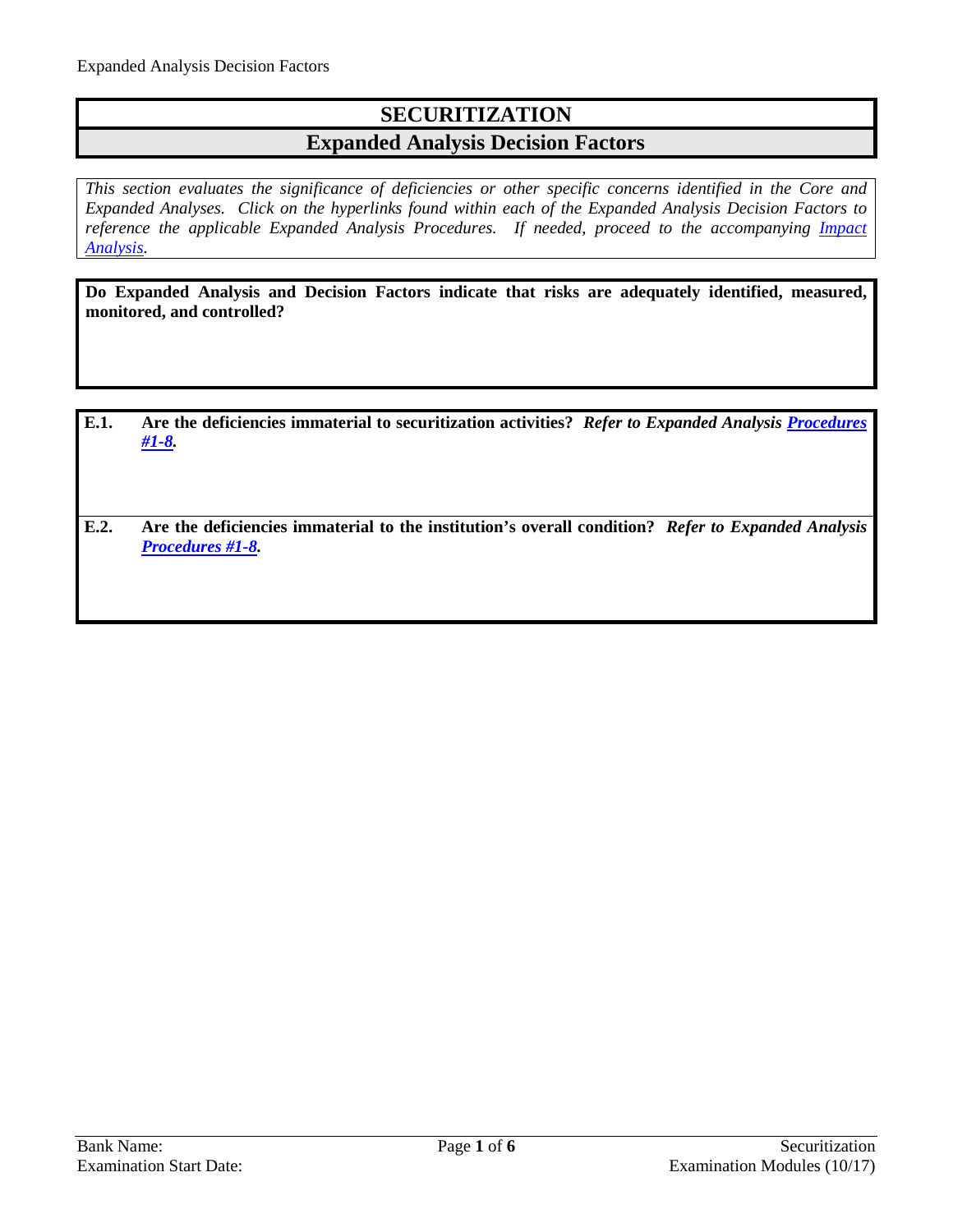## **SECURITIZATION**

### **Expanded Analysis Procedures**

*Generally, procedures used in the Expanded Analysis should target concerns identified in the Core Analysis and Decision Factors. The flexible guidelines specified for the Core Analysis also apply to the Expanded Analysis.*

#### <span id="page-1-0"></span>**Internal Controls**

- **1. Reconcile the dollar volume of loans serviced by a third party, including a subsidiary or an affiliate that has been transferred in a securitization, regardless of whether the securitization is accounted for as a sale or a secured borrowing.**
	- **Independently verify that the amount of loans being serviced ties to the institution's records.**
	- **For on-balance sheet loans (i.e., seller's interest), verify that the dollar volume of loans on the servicing statements ties to the dollar volume of loans on the institution's records.**
	- **For securitized loans, verify that the dollar volume of loans on the servicing statement ties to the dollar volume of loans reported to the trustee.**
	- **Verify that the servicing statement ties to the supporting cash flow documentation for the bank's initial and ongoing accounting for the securitization (including the measurement of any beneficial interests held by the bank transferor in securitizations accounted for as sales).**

**2. Review monthly held-for-sale loan account reconciliations.**

#### **Risk Identification and Measurement**

- **3. If there are material differences between the credit quality of loans subject to the securitization, and on-balance sheet loans that have not been securitized, investigate the reasons(s) for the performance disparity by comparing characteristics such as:**
	- **Loan-to-value ratios;**
	- **FICO or other credit scores;**
	- **Behavioral patterns or scores; and**
	- **Loan characteristics such as weighted average coupon (WAC), weighted average maturity (WAM), variable vs. fixed rate.**

#### **Valuation and Classification of Beneficial Interests in Securitizations held by the Transferor Bank**

- **4. Analyze the assumptions used to value beneficial interests in the securitizations.**
	- **Review the process for determining prepayment, default, loss, and discount-rate assumptions and verify calculations.**
	- **Compare the prepayment and loss assumptions used in valuing the beneficial interest to actual performance of the underlying collateral. If the underlying collateral does not have sufficient**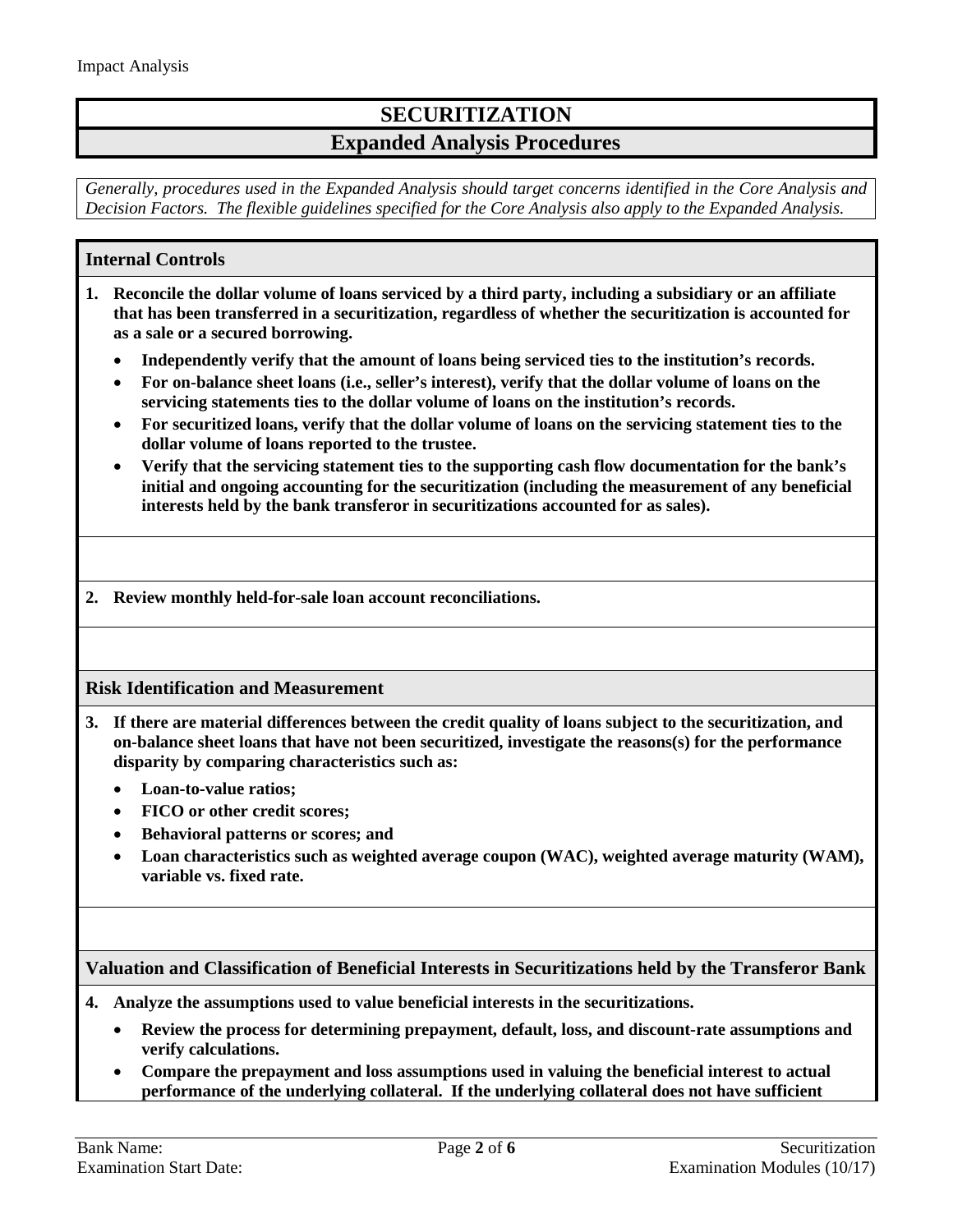**performance history, compare assumptions to those of deals with substantially similar underlying assets or proxies.**

- **Compare the discount rate used in valuing the beneficial interest to the discount rate that other market participants use to value beneficial interests having substantially similar characteristics.**
- **Determine whether the discount rate is applied to the actual excess interest that the trust distributes to the beneficial interest (cash-out method). The discount rate should not be applied to the excess interest that the trust receives (cash-in method).**
- **Determine whether the following items are properly reflected in the cash flow waterfall attributed to the beneficial interests:**
	- o **Payments from the securitized assets;**
	- o **Payments to certificate holders;**
	- o **Fees (e.g., trustee, servicer, insurer);**
	- o **Release of, or additions to, a reserve or overcollateralization account;**
	- o **Chargeoffs and recoveries;**
	- o **Insurance coverage of losses (e.g., FHA guaranteed);**
	- o **Interest earned on underlying investments from credit enhancements accounts (e.g., cash collection, reserve, spread accounts);**
	- o **Net settlements from embedded derivatives; and**
	- o **Servicer advancements and any associated losses or unreimbursed amounts.**
- **5. Using the discount rate assumption, verify the present value calculations of the expected future cash flows to the beneficial interests.**
- **6. Determine whether an other-than-temporary impairment occurred. Other-than-temporary impairment on certain beneficial interests held by the transferor bank in securitizations accounted for as sales must be recognized when:**
	- **The fair value of an individual beneficial interest is below its reference amount; and**
	- **Based on current information and events, there has been an adverse change in cash flows expected to be collected on the beneficial interest. [1](#page-2-0)**

**7. If the servicer is funding payments to the trust that are delinquent (principal or interest), in escrow, or are collection-related, determine whether the servicing advance payments are included in management's loss assumption methodology.**

**8. If possible, obtain the valuation model and substantially change one or more valuation assumption to determine whether the model functions properly.**

<span id="page-2-0"></span> $\overline{a}$ **<sup>1</sup> Reference: ASC Subtopic 325-40, Investments - Other, Beneficial Interests in Securitized Financial Assets.**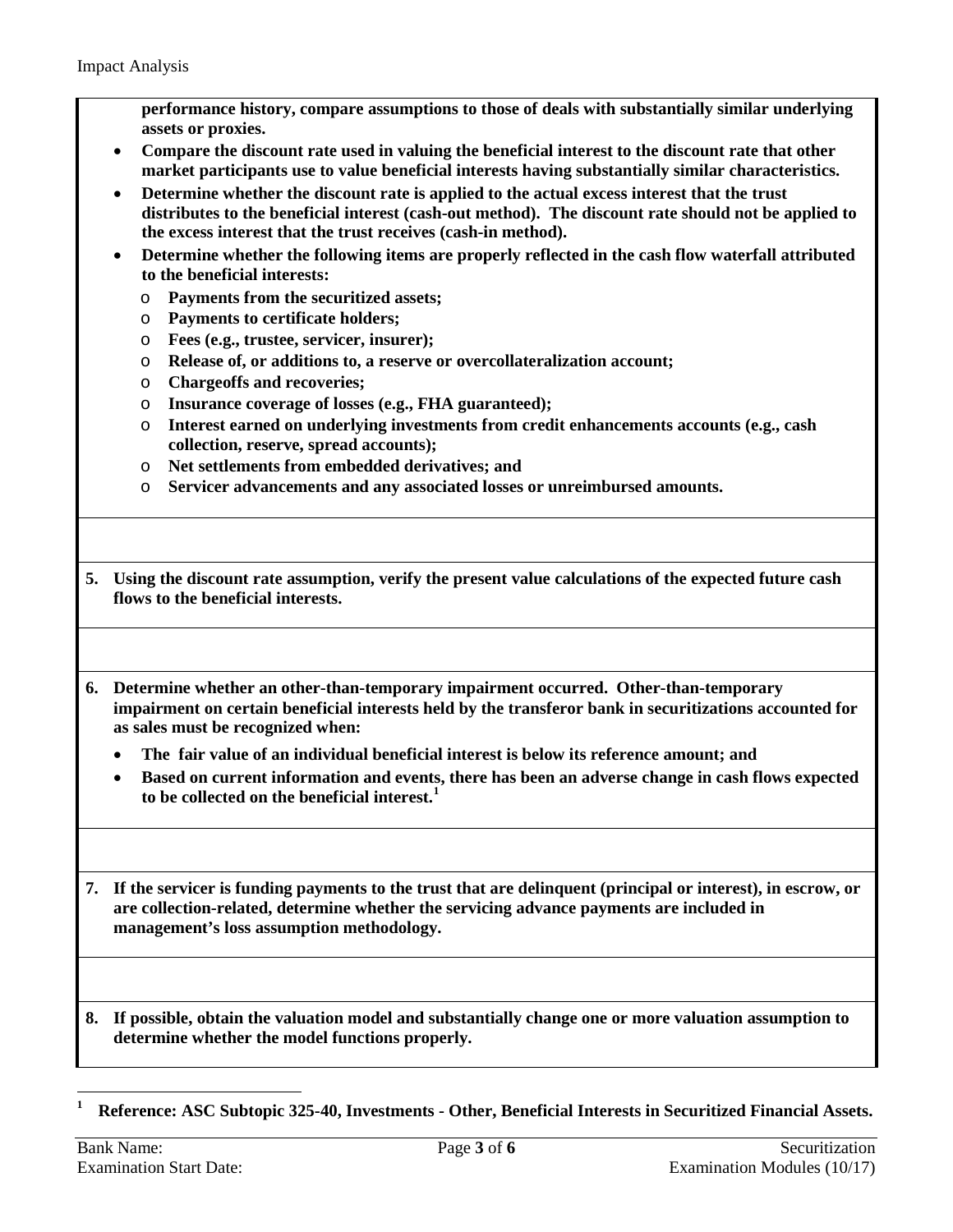**End of Expanded Analysis. If needed, Continue to [Impact Analysis.](#page-4-0)**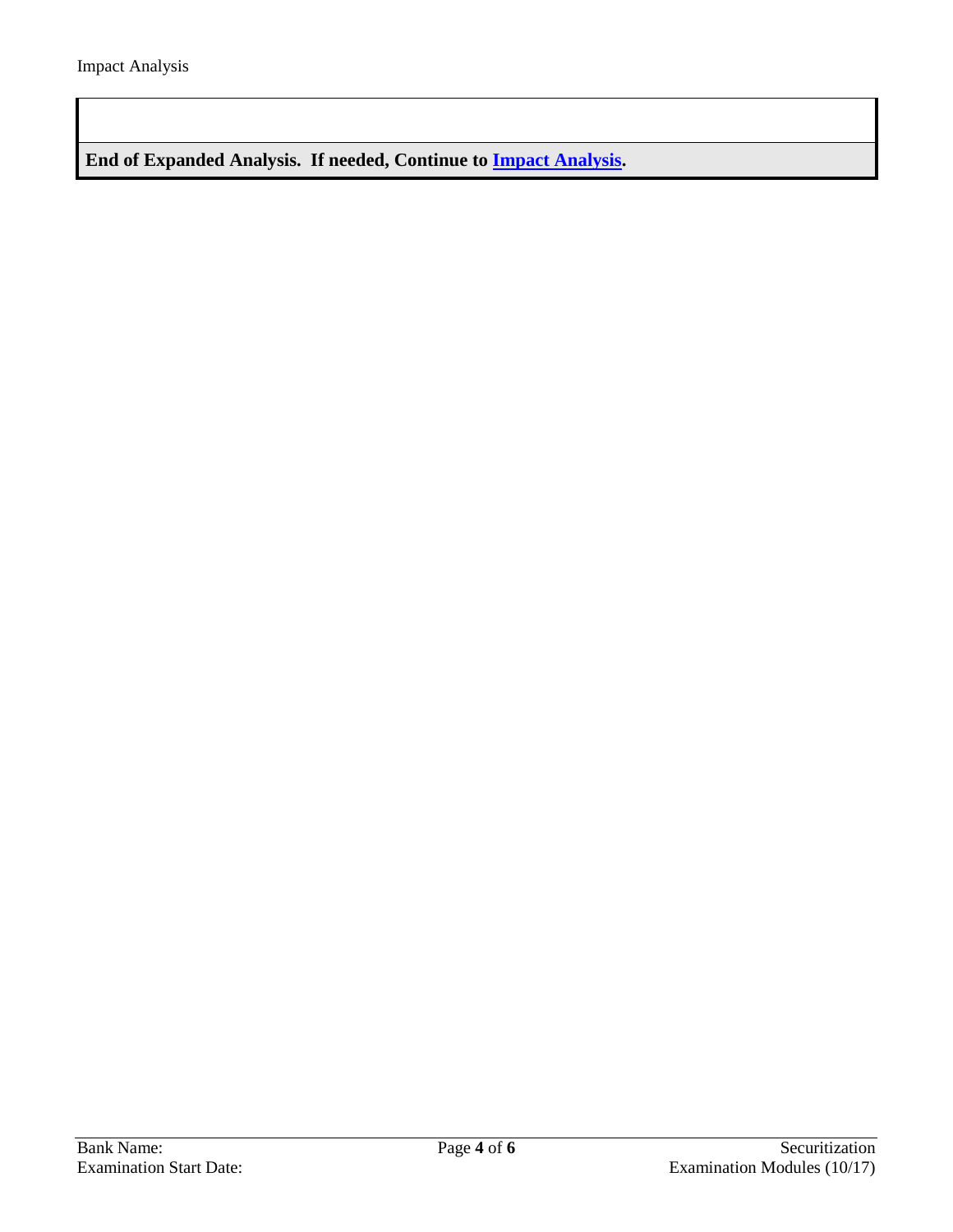## **SECURITIZATION Impact Analysis Procedures**

*Impact Analysis reviews the impact that deficiencies identified in the Core and Expanded Analysis and Decision Factors have on the bank's overall condition, and directs the examiner to consider possible supervisory options.*

#### <span id="page-4-0"></span>**Impact Analysis Procedures**

**1. Assess the impact of securitization activity deficiencies on the bank's overall condition.** 

**2. Assess the effect of credit, interest rate, liquidity, and reputational risks on the institution's safety and soundness.** 

**3. Assess the effect of planned securitization activities on capital, asset quality, earnings, liquidity, and sensitivity to market risk.**

**4. Assess management's willingness and ability to correct deficiencies.**

**5. Determine whether formal or informal administrative actions are warranted, formulate specific recommendations, and advise the appropriate supervisors on the nature of the concerns.**

**6. Investigate potential recommendations for civil money penalties.**

**7. Determine whether the assumptions used to value the beneficial interests lack appropriate and verifiable support, [2](#page-4-1) in which case, the beneficial interests should be classified Loss and disallowed for regulatory capital purposes.**

**8. Assess the effect on the bank's overall condition of:**

• **An improper initial or subsequent valuation of beneficial interests obtained by the transferor bank** 

<span id="page-4-1"></span>**<sup>2</sup> Refer to the** *Interagency Guidance on Asset Securitization Activities* **(FDIC: FIL 109-99, FRB: SR 99-37) for further discussion.**